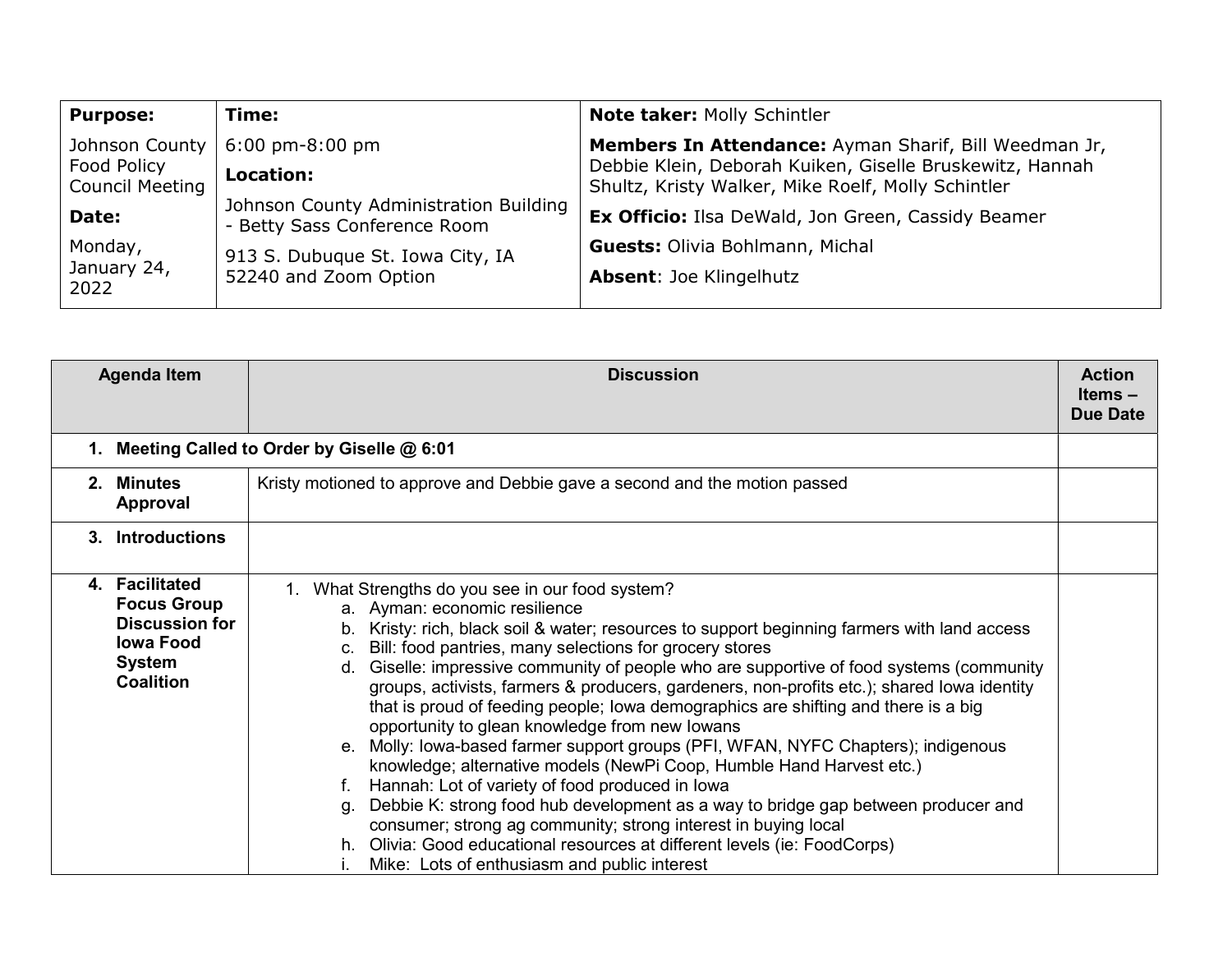| Michal: lots of opportunity for local foods in Johnson County<br>j.                                                                                                                  |
|--------------------------------------------------------------------------------------------------------------------------------------------------------------------------------------|
| k. Deborah: schools in Johnson County have strong 4H and FFA programs, schools care<br>about getting all students food access                                                        |
| Cassidy: local farmers are very resourceful and scrappy and creative                                                                                                                 |
| 2. What do you see as the constraints of our food system?                                                                                                                            |
| a. Hannah: land is expensive                                                                                                                                                         |
| b. Debbie K: linking farmers to consumers; knowing where to take advantage of purchasing                                                                                             |
| local foods                                                                                                                                                                          |
| c. Olivia: food deserts; expanding options to rural communities                                                                                                                      |
| d. Mike: access to processing (both meat and not meat), financing                                                                                                                    |
| e. Michal: economic incentives and policy that work actively against the environment                                                                                                 |
| f. Deborah: local, small farms struggling to survive; it's hard for a single person to break into                                                                                    |
| farming                                                                                                                                                                              |
| g. Cassidy: lack of medium scale production of specialty crops; lack of light-processing of                                                                                          |
| veggies to increase sales to institution; climate change and soil degradation                                                                                                        |
| h. Ayman: rigid system that is unable to shift and adapt specifically in terms of a diversifying                                                                                     |
| population; lack of political will to support local producers and production; adding a tool                                                                                          |
| that can really support entrepreneurs/new farmers (esepcially with thoughts toward                                                                                                   |
| immigrant/refugee/first-gen communities                                                                                                                                              |
| Kristy: land access barriers, lack of access to small and medium sized land parcels; sees<br>i.                                                                                      |
| a need for policies to support and make a way to access to smaller farmers; need                                                                                                     |
| incentives to grow healthy foods that are good for land and water; difficult to break into                                                                                           |
| raising livestock in terms of meat processing policies (referring to both state and county                                                                                           |
| adopted food code)                                                                                                                                                                   |
| Bill: need more food storage; food deserts; more non-profit kitchens and places for people<br>j.                                                                                     |
| to get food                                                                                                                                                                          |
| k. Giselle: supply chain fragility (global affects local); staffing and workers right// livable<br>wage issues within the food chain; EBT/SNAP/WIC access challenges, climate change |
| Molly: organically-based, diversified farming is not economically viable for all (land<br>L.                                                                                         |
| access, access to health care, access to childcare, ability to pay yourself or employees a                                                                                           |
| liveable wage)                                                                                                                                                                       |
| m. Ilsa: lack of option for state inspected facilities for slaughter and processing, issues with                                                                                     |
| supply chain, not a single processor for local foods                                                                                                                                 |
| 3. If you had a magic wand                                                                                                                                                           |
| a. Deborah: make it easier to connect two points together (ie: institution can share best practices)                                                                                 |
| b. Cassidy: more regulation of big ag to keep soil and water healthy                                                                                                                 |
| c. Ayman: we need clear metrics to measure equity; a system where we can identify                                                                                                    |
| mechanisms/tools for achieving equity                                                                                                                                                |
| d. Kristy: direct subsidies for specialty produce growers<br>e. Bill: more non-profit farms; have kids learning how to grow and cook food                                            |
| Giselle: every institution in lowa purchasing local, community-based foods whenever possible<br>f.                                                                                   |
|                                                                                                                                                                                      |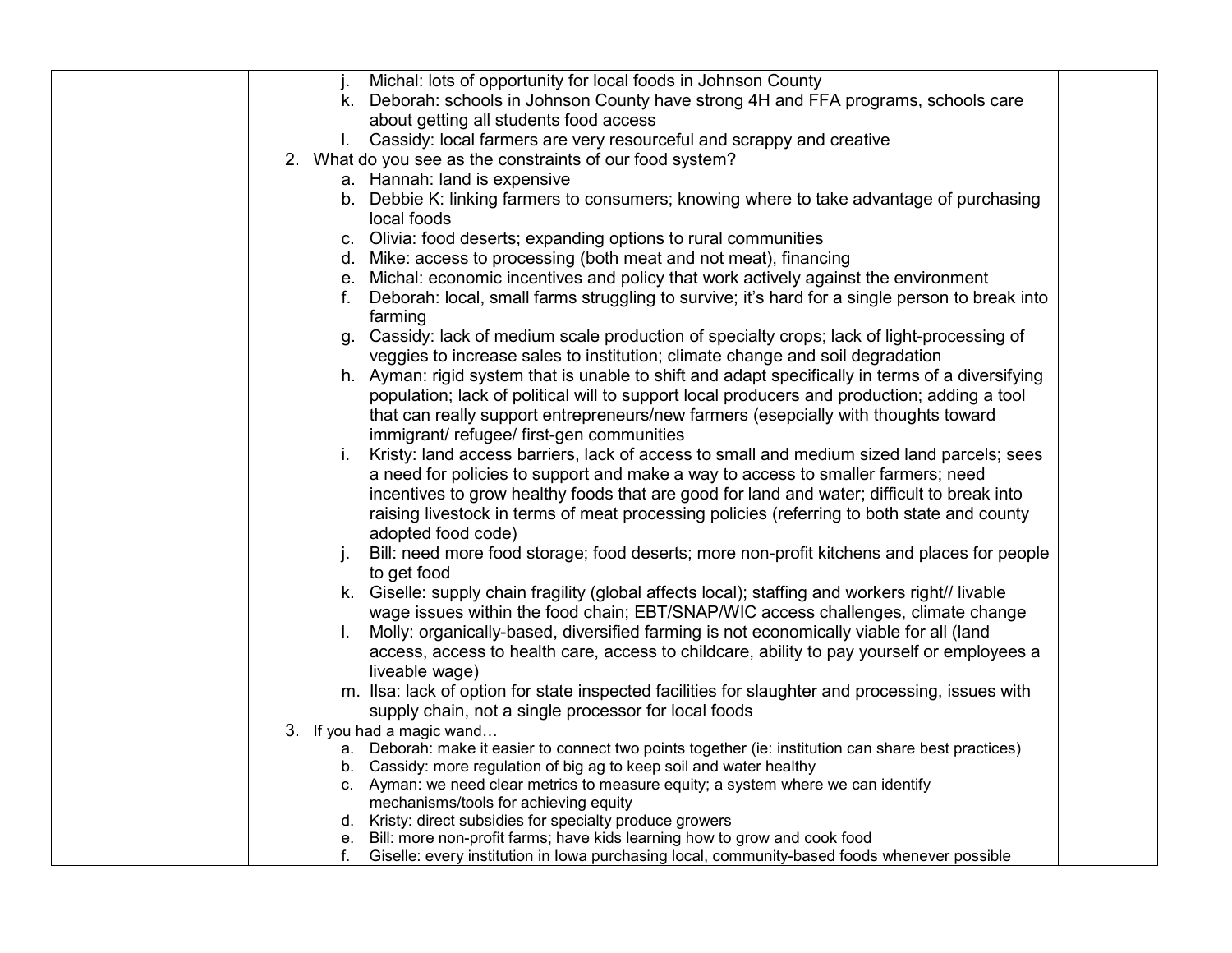|                                                                                                                              | Molly: healthcare for all; solidarity with all workers, not just those within local foods<br>g.<br>h. Hannah: ALL OF THE ABOVE<br>Debbie K: more resources (processing etc.) for local foods; dreams of a one-stop-shop for<br>İ.<br>processing, educating etc.<br>Olivia: guaranteed and sustained funding for farmers, educators, and non-profit<br>j.<br>k. Mike: turn lowa into the largest vegetable producing state in the country<br>Michal: culture change away from convenience and cheap                                                                                  |  |
|------------------------------------------------------------------------------------------------------------------------------|-------------------------------------------------------------------------------------------------------------------------------------------------------------------------------------------------------------------------------------------------------------------------------------------------------------------------------------------------------------------------------------------------------------------------------------------------------------------------------------------------------------------------------------------------------------------------------------|--|
| 5. Break                                                                                                                     |                                                                                                                                                                                                                                                                                                                                                                                                                                                                                                                                                                                     |  |
| 6. Updates from<br>Jon Green,<br><b>Board of</b><br>Supervisors,<br>and IIsa<br>DeWald, Local<br><b>Foods</b><br>Coordinator | 1. Johnson County Economic Development Plan: Proposal to hire two positions<br>2. Introducing Jon Green as the new Board Liaison<br>a. jgreen@johnsoncountyiowa.gov, 307-828-1004                                                                                                                                                                                                                                                                                                                                                                                                   |  |
| 7. Discuss<br><b>American</b><br><b>Rescue Plan</b><br><b>Act</b><br>Recommendati<br>ons                                     | Updates since last meeting: Looking at this fiscal year, we need to utilize \$50k before June 30tht. Ilsa<br>recommends that we fund Veggie RX with a portion of funding for this fiscal year. The only other<br>recommendation for this year is to grant some funds to Cassidy's hours. Since these two<br>recommendations will not take the whole \$50k, Ilsa recommends that the extra funding role over to the<br>next fiscal year and be added to the \$50K that is allocated to that fiscal year. Molly moved to support<br>this, Kristy gave a second, and the motion passed |  |
| <b>Discuss Food</b><br>8.<br><b>Policy Council</b><br><b>Annual Report</b><br>and Working<br>Group<br><b>Updates</b>         | Ilsa needs any suggested edits before the February meeting. The final report will be sent to community<br>partners (individuals and orgs) with a media kit supporting them to share out with their networks.                                                                                                                                                                                                                                                                                                                                                                        |  |
| <b>9. Discuss 2022</b><br><b>Food Policy</b><br><b>Council</b><br><b>Calendar</b>                                            | Food Policy Council supported Iowa Food System Coalition Focus Groups<br>Local Foods Roundtable: Transforming the Food System through Storytelling - Postponed<br>Annual Public Forum 2022 - Date and Theme TBD<br>Update to the Board of Supervisors<br>$\bullet$                                                                                                                                                                                                                                                                                                                  |  |
| 10. Action Items &<br><b>Agenda for</b><br><b>Next Meeting</b>                                                               | Ilsa needs any suggested edits for the Annual Report before the February meeting.<br>Thursday, April 21st event at Kirkwood: Council members will be tabling with Ilsa<br>Follow Johnson County on your social media platforms and share out all the FPC info/posts                                                                                                                                                                                                                                                                                                                 |  |